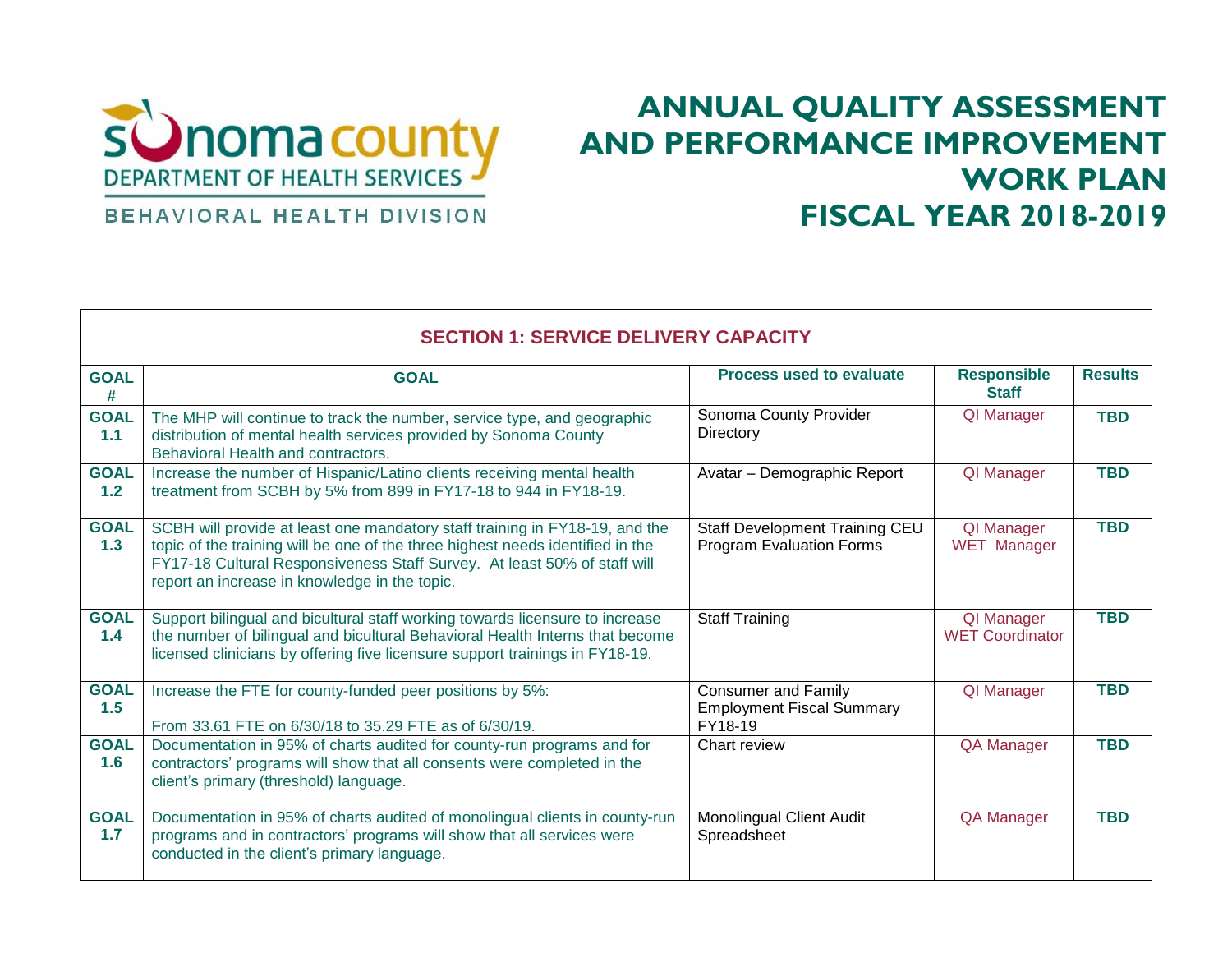## **SECTION 2: SERVICE ACCESSIBILITY**

| <b>GOAL</b><br>#   | <b>GOAL</b>                                                                                                                                                                                                                                                               | <b>Process used to evaluate</b>                                                       | <b>Responsible</b><br><b>Staff</b>  | <b>Results</b> |  |  |
|--------------------|---------------------------------------------------------------------------------------------------------------------------------------------------------------------------------------------------------------------------------------------------------------------------|---------------------------------------------------------------------------------------|-------------------------------------|----------------|--|--|
| <b>GOAL</b><br>2.1 | 95% of calls to the 24-hour toll free telephone number will be answered by a<br>live person to provide information to beneficiaries about how to access<br>specialty mental health services.                                                                              | <b>OPTUM Monthly Reports</b>                                                          | QI Manager<br><b>Access Manager</b> | <b>TBD</b>     |  |  |
| <b>GOAL</b><br>2.2 | 100% of non-urgent after-hours callers requesting a service will receive a<br>call back the next business day.                                                                                                                                                            | <b>OPTUM Monthly Reports</b><br>Initial Request to Mental Health<br>Services Database | QI Manager<br><b>Access Manager</b> | TBD            |  |  |
| <b>GOAL</b><br>2.3 | 95% of the adult beneficiaries who are screened as needing an urgent<br>mental health assessment will receive services within 2 business days.                                                                                                                            | Initial Request to Mental Health<br>Services Database                                 | QI Manager<br><b>Access Manager</b> | <b>TBD</b>     |  |  |
| <b>GOAL</b><br>2.4 | Achieve a 10% increase in the number of initial assessments attended<br>within 10 business days from the date of the initial request for service.<br>From 37.5% in FY17-18 to 41.25% in FY18-19.                                                                          | Initial Request to Mental Health<br>Services Database                                 | QI Manager<br><b>Access Manager</b> | <b>TBD</b>     |  |  |
| <b>GOAL</b><br>2.5 | A 10% increase from the previous FY17-18, in the number of clients that<br>attended an initial psychiatric assessment appointment within 15 business<br>days from date of the initial outpatient mental health assessment.<br>From 65.0% in FY17-18 to 71.5 % in FY18-19. | Avatar                                                                                | QI Manager<br><b>Access Manager</b> | <b>TBD</b>     |  |  |

## **SECTION 3: BENEFICIARY SATISFACTION**

| <b>GOAL</b><br>#             | <b>GOAL</b>                                                                                                                                                                                                                                                        | <b>Process used to evaluate</b>               | <b>Responsible</b><br><b>Staff</b> | <b>Results</b> |  |
|------------------------------|--------------------------------------------------------------------------------------------------------------------------------------------------------------------------------------------------------------------------------------------------------------------|-----------------------------------------------|------------------------------------|----------------|--|
| <b>GOAL</b><br>3.1           | Submit completed DHCS Adult, Older Adult, TAY, Youth and Family/Parents<br>of Youth Consumer Perception Satisfaction Survey data during the review<br>period to CIBHS, analyze the results and disseminate the results and<br>analysis to SCBH staff and provider. | <b>DHCS Information Notice 13-14</b>          | <b>QI</b> Manager                  | TBD            |  |
| <b>GOAL</b><br>3.2           | 100% of client grievances will be decided upon and communicated back to<br>the client within 90 days of receiving the grievance.                                                                                                                                   | Grievance Coordinator Database                | <b>QA Manager</b>                  | TBD            |  |
| <b>GOAL</b><br>3.3           | 100% of client/family outpatient appeals will be decided upon and<br>communicated back to the client within 60 days of receiving the appeal.                                                                                                                       | <b>Appeals Coordinator Database</b>           | <b>QA Manager</b>                  | TBD            |  |
| <b>GOAL</b><br>3.4           | 100% of client fair hearing results will be evaluated and if issues are<br>identified, they will be addressed within 60 days of the fair hearing results.                                                                                                          | <b>Fair Hearings Spreadsheet</b>              | <b>QA Manager</b>                  | TBD            |  |
| <b>GOAL</b><br>$3.5^{\circ}$ | 100% of client requests to change persons providing services will be<br>evaluated and addressed within 30 days of the request.                                                                                                                                     | Request for Change of Provider<br>Spreadsheet | <b>QA Manager</b>                  | TBD            |  |
|                              |                                                                                                                                                                                                                                                                    |                                               |                                    |                |  |

## **SECTION 4: CLINICAL ISSUES**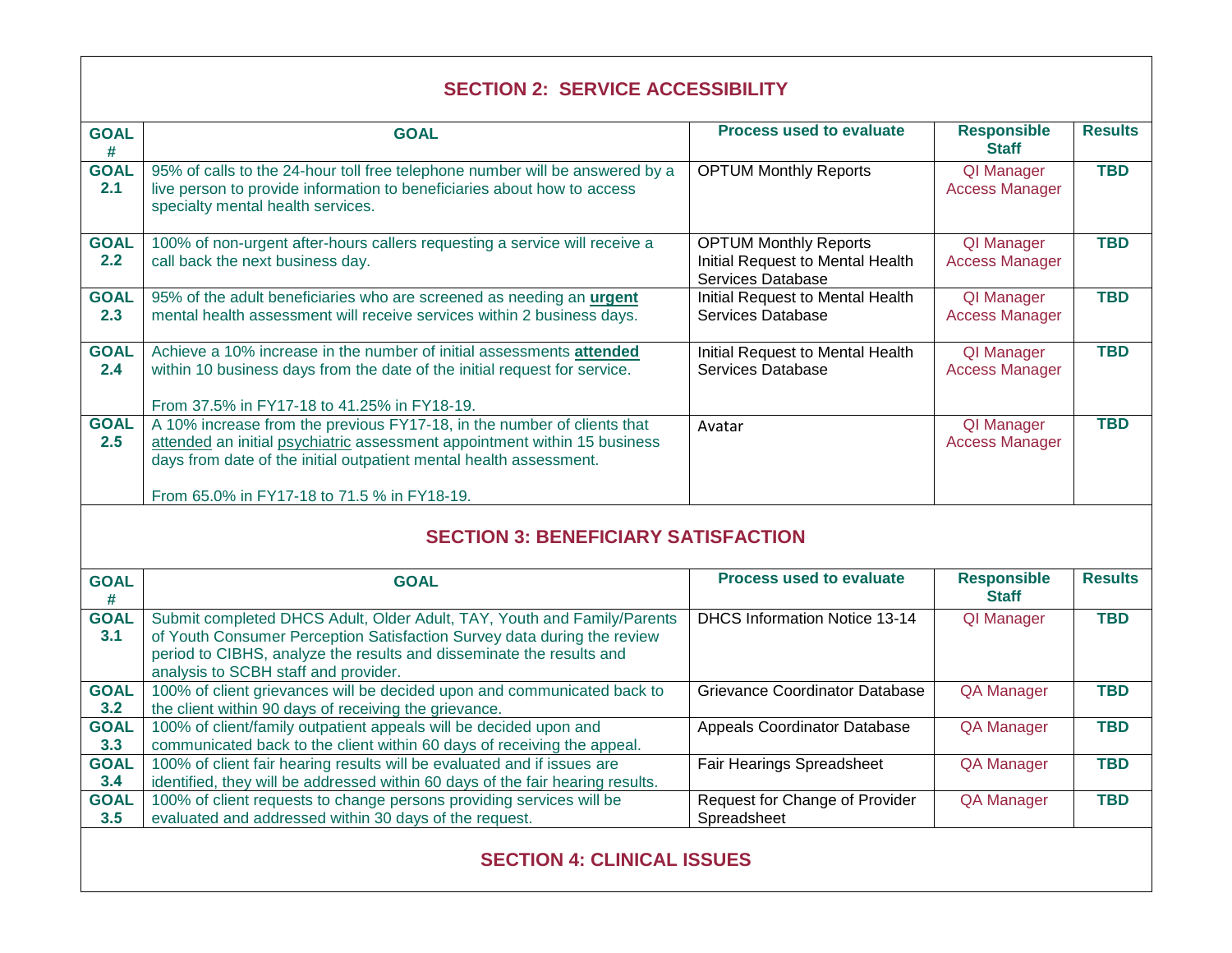| <b>GOAL</b><br>#    | <b>GOAL</b>                                                                                                                                                                                                                                                                                                        | <b>Process used to evaluate</b>                                                                                                                                            | <b>Responsible</b><br><b>Staff</b>                            | <b>Results</b> |
|---------------------|--------------------------------------------------------------------------------------------------------------------------------------------------------------------------------------------------------------------------------------------------------------------------------------------------------------------|----------------------------------------------------------------------------------------------------------------------------------------------------------------------------|---------------------------------------------------------------|----------------|
| <b>GOAL</b><br>4.1  | 90% adherence to practice guidelines. Each member of the psychiatric<br>medical staff will have five charts subject to peer review. Peer reviews will<br>utilize Sonoma County Behavioral Health Medication Monitoring Checklist<br>(MHS-114). Results of the peer review will be conveyed to each provider.       | <b>Medication Monitoring results</b><br>are reported bi-annually to the<br><b>Quality Improvement Policy</b><br>(QIP) and Quality Improvement<br>Steering (QIS) committees | <b>QI</b> Manager<br><b>Medical Director</b>                  |                |
| <b>GOAL</b><br>4.2  | 100% of all sentinel events will be reviewed including all sentinel events<br>where potentially poor outcomes are identified. Identified issues from the<br>sentinel events committee will be placed on the agenda for Quality<br>Management Policy (QMP) and Quality Improvement Steering (QIS)<br>Committees.    | QIP Sentinel Event Report Sub-<br>Committee to monthly reviews                                                                                                             | QI Manager<br><b>Medical Director</b>                         |                |
| <b>GOAL</b><br>4.3  | 100% of sentinel event reports where risk issues are identified from the<br>sentinel event reviews will be addressed                                                                                                                                                                                               | Sentinel Event tracking form.<br>Identifies issues will be brought<br>forward to QIP for discussion.                                                                       | QI Manager<br><b>Medical Director</b>                         |                |
| <b>GOAL</b><br>4.4  | Clinical PIP: The average number of actionable items in the last ANSA<br>scores in FY18-19 will reduce by 10% from the FY17-18 scores for FACT<br>clients participating in the Clinical PIP: Enhancing Mental Health Outcomes<br>to Reduce Recidivism.<br>From Baseline 26.13 in FY17-18 to 23.52 in FY18-19       | DCAR report                                                                                                                                                                | QI Manager                                                    |                |
| <b>GOAL</b><br>4.5  | Non-Clinical PIP: At least 50% of non-Spanish speaking youth clients and<br>30% of Spanish speaking youth clients who are screened as needing a<br>mental health assessment, will attend an initial outpatient mental health<br>assessment within 10 business days from date of the initial request of<br>service. | Youth TTA Database from YFS<br>and youth contractors and<br>YellowSchedule                                                                                                 | QI Manager<br><b>YFS Section</b><br>Manager                   |                |
| <b>GOAL</b><br>4.6  | For FY18-19, SCBH will provide Therapeutic Behavioral Services at a<br>minimum of a 4% utilization rate for Medi-Cal beneficiaries under age of 21.                                                                                                                                                                | Avatar report                                                                                                                                                              | QI Manager<br><b>YFS Section</b><br>Manager                   |                |
| <b>GOAL</b><br>4.7  | FSP: Clients in the FACT program will show a 5% reduction in average<br>number of jail days per episode in FY18-19.<br>From 45.63 days in FY17-18 to 43.35 days in FY18-19.                                                                                                                                        | Avatar                                                                                                                                                                     | QI Manager and<br><b>FACT Manager</b>                         |                |
| <b>GOAL</b><br>4.8  | FSP: Clients in the TAY program will show a 10% reduction in the average<br>length of stay (LOS) in acute psychiatric hospitals.<br>From 15.0 days in FY17-18 to 14.5 days in FY18-19.                                                                                                                             | Avatar                                                                                                                                                                     | QI Manager<br><b>YFS Section</b><br>Manager                   |                |
| <b>GOAL</b><br>4.9  | <b>FSP:</b> Clients in the OAT program will show a 10% reduction in the average<br>LOS in acute psychiatric hospitals.<br>From 23.2 days in FY17-18 to 20.9 days in FY18-19.                                                                                                                                       | Avatar report                                                                                                                                                              | QI Manager<br><b>Adult Services</b><br><b>Section Manager</b> |                |
| <b>GOAL</b><br>4.10 | FSP: Clients in the IRT program will show a 10% reduction in the average<br>LOS in acute psychiatric hospitals.<br>From 12.5 days in FY17-18 to 11.3 days in FY18-19.                                                                                                                                              | Avatar report                                                                                                                                                              | QI Manager<br><b>Adult Services</b><br><b>Section Manager</b> |                |